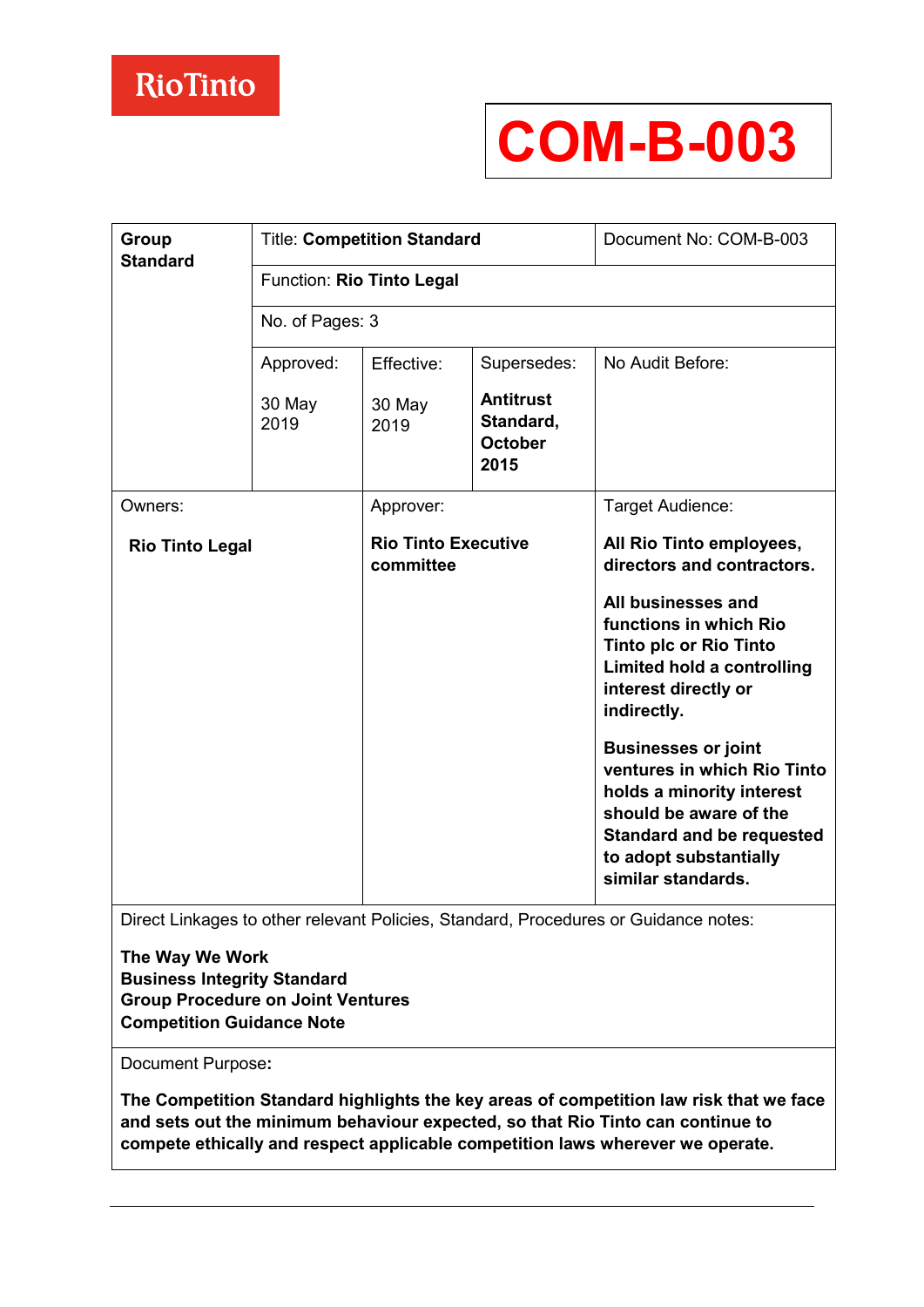### **Competition Standard**

#### **1. What is competition law?**

Many countries have competition laws – or antitrust laws – to ensure effective competition among companies, so that markets work well for consumers. Competition law typically prohibits agreements or practices that restrict competition as well as abusive conduct by a dominant company. These laws impact our interactions with competitors, customers and suppliers. The **Definitions** section below explains the terms used in this Standard.

#### **2. What do you need to do?**

Rio Tinto employees and contractors should follow applicable competition laws wherever we operate. This means in particular that:

- 2.1 we should not enter any arrangement (even informal, unwritten) with a competitor aimed at price fixing, reducing output or capacity, delaying expansions, collective boycott, customer allocation or market sharing;
- 2.2 we should not exchange competitively sensitive information with a competitor either directly or indirectly (e.g. via a customer, industry analyst, journalist, trade publication or social media);
- 2.3 we should publicly distance Rio Tinto if a competitor attempts to share competitively sensitive information with us or invites us to engage in any form of collusion (e.g. by leaving the meeting and publicly objecting or by reporting the incident immediately to Rio Tinto Legal);
- 2.4 we should not abuse a dominant position by excluding competitors or exploiting consumers, in markets where a Rio Tinto business may be considered dominant;
- 2.5 we should not impose restrictive clauses on commercial partners in any jurisdictions which prohibit such clauses (e.g. resale price maintenance in the EU); and
- 2.6 we should comply with mandatory merger control regimes (including procedural rules) in jurisdictions where we have operations or which could impact a transaction adversely (e.g. where a merger filing is triggered by an acquisition, disposal or the creation of a joint venture).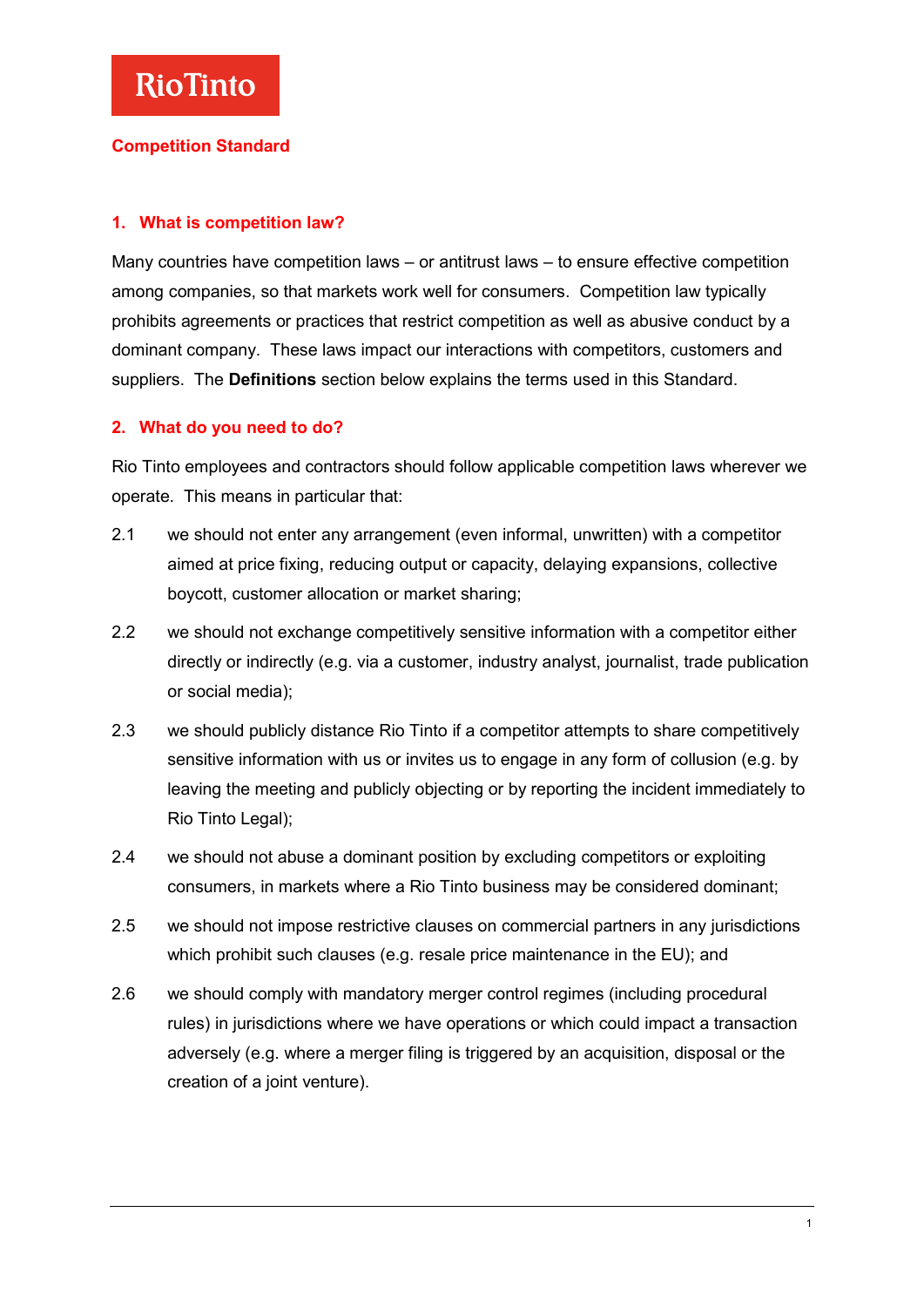# **RioTinto**

## **3. Why do you need to comply with this Standard?**

Allegations of anti-competitive behaviour can expose Rio Tinto and its employees to civil and criminal penalties and damage our brand and reputation. Competition laws apply in almost all the countries where we operate; most of such laws extend beyond national boundaries. That's why we need to ensure compliance with this Standard and competition laws wherever we do business.

## **4. What is expected of you?**

You should be fully aware of this Standard whatever your role: compliance is mandatory. Failure to comply may result in disciplinary action, including dismissal. In case of a conflict between this Standard and local laws, you should comply with the more stringent requirement.

If you are a manager of people, you should communicate and apply this Standard in your area of responsibility, as well as assisting employees with any queries regarding this Standard, and escalate where appropriate to more senior management.

You should seek advice from Rio Tinto Legal if you have any queries or concerns regarding competition law and compliance with this Standard. In addition, you should engage at least annually with the Rio Tinto Senior Competition Counsel if your business area has an exposure to competition risks.

You should complete any mandatory competition training assigned to your role.

## **5. Reporting breaches**

You should immediately report any actual, suspected or alleged breach of competition law or a breach of this Standard to the Senior Competition Counsel and Head of Ethics & Integrity – where possible the report should first be made verbally.

Alternatively, you can report incidents to your local Ethics & Integrity contact or Talk To [Peggy](http://www.talktopeggy.com/)*.* 

Your manager should also be informed of any potential breach of competition law or this Standard.